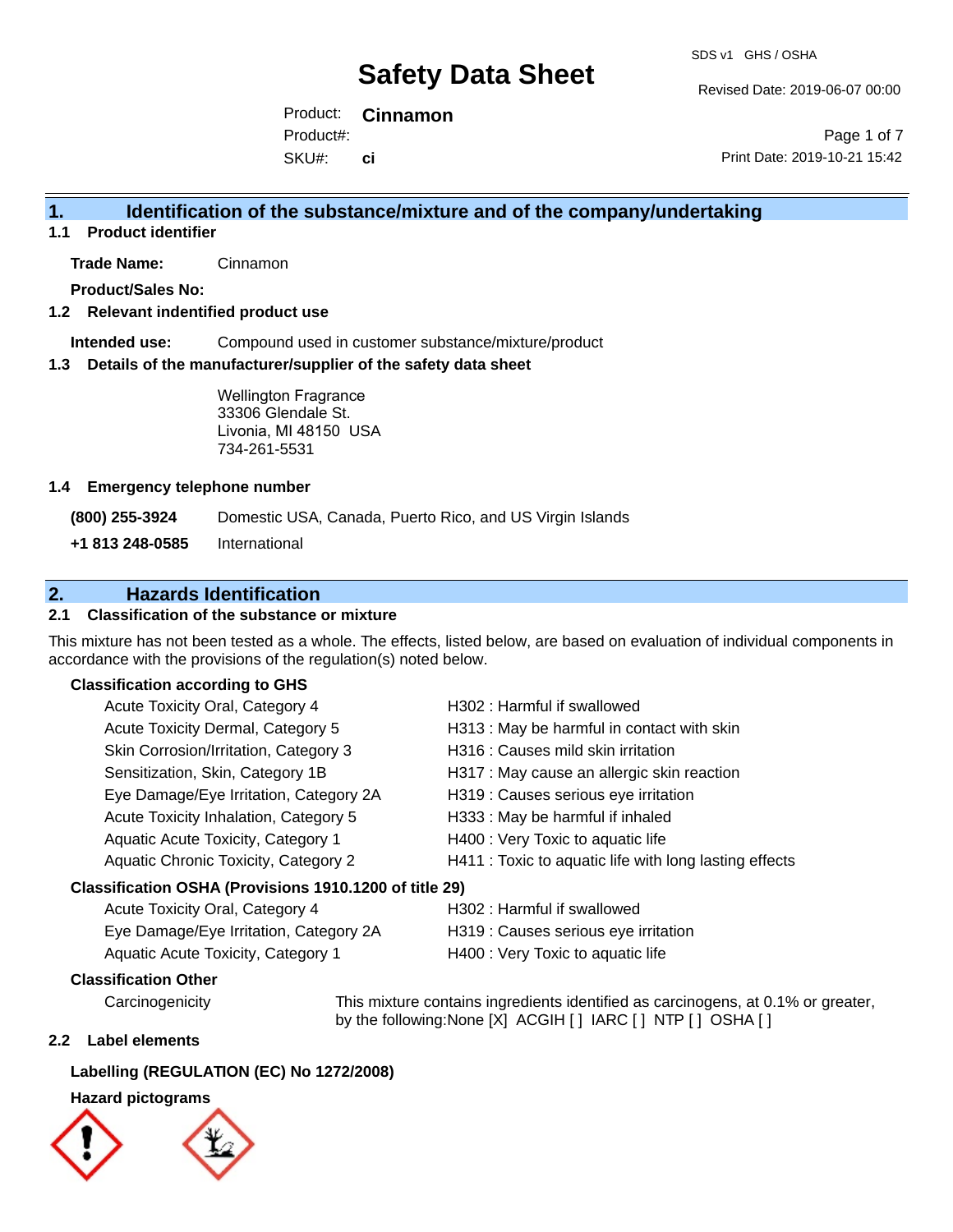Revised Date: 2019-06-07 00:00

Product: **Cinnamon**  SKU#: Product#: **ci**

Page 2 of 7 Print Date: 2019-10-21 15:42

| <b>Signal Word: Warning</b>     |                                                                                                                                  |
|---------------------------------|----------------------------------------------------------------------------------------------------------------------------------|
| <b>Hazard statments</b>         |                                                                                                                                  |
| H302                            | Harmful if swallowed                                                                                                             |
| H313                            | May be harmful in contact with skin                                                                                              |
| H316                            | Causes mild skin irritation                                                                                                      |
| H317                            | May cause an allergic skin reaction                                                                                              |
| H319                            | Causes serious eye irritation                                                                                                    |
| H333                            | May be harmful if inhaled                                                                                                        |
| H400                            | Very Toxic to aquatic life                                                                                                       |
| H411                            | Toxic to aquatic life with long lasting effects                                                                                  |
| <b>Precautionary Statements</b> |                                                                                                                                  |
| <b>Prevention:</b>              |                                                                                                                                  |
| P <sub>264</sub>                | Wash hands thoroughly after handling                                                                                             |
| P270                            | Do not eat, drink or smoke when using this product                                                                               |
| P <sub>272</sub>                | Contaminated work clothing should not be allowed out of the workplace                                                            |
| P <sub>273</sub>                | Avoid release to the environment                                                                                                 |
| <b>Response:</b>                |                                                                                                                                  |
| $P301 + P312 + P330$            | IF SWALLOWED: Call a POISON CENTER or doctor/physician if you feel unwell Rinse<br>mouth                                         |
| $P302 + P352$                   | IF ON SKIN: Wash with soap and water                                                                                             |
| $P304 + P312$                   | IF INHALED: Call a POISON CENTER or doctor/physician if you feel unwell                                                          |
| $P305 + P351 + P338$            | IF IN EYES: Rinse cautiously with water for several minutes Remove contact lenses if<br>present and easy to do. continue rinsing |
| $P333 + P313$                   | If skin irritation or a rash occurs: Get medical advice/attention                                                                |
| $P337 + P313$                   | If eye irritation persists: Get medical advice/attention                                                                         |
| P363                            | Wash contaminated clothing before reuse                                                                                          |
| P391                            | <b>Collect Spillage</b>                                                                                                          |
|                                 |                                                                                                                                  |

### **2.3 Other Hazards**

**no data available**

# **3. Composition/Information on Ingredients**

#### **3.1 Mixtures**

This product is a complex mixture of ingredients, which contains among others the following substance(s), presenting a health or environmental hazard within the meaning of the UN Globally Harmonized System of Classification and Labeling of Chemicals (GHS):

| CAS#<br>Ingredient     | EC#                        | Conc.<br>Range | <b>GHS Classification</b> |
|------------------------|----------------------------|----------------|---------------------------|
| $101 - 39 - 3$         | 202-938-8                  | $40 - 50 \%$   | H303; H317; H401          |
|                        | alpha-Methylcinnamaldehyde |                |                           |
| 120-51-4               | 204-402-9                  | $30 - 40 \%$   | H302; H313; H400; H411    |
| <b>Benzyl Benzoate</b> |                            |                |                           |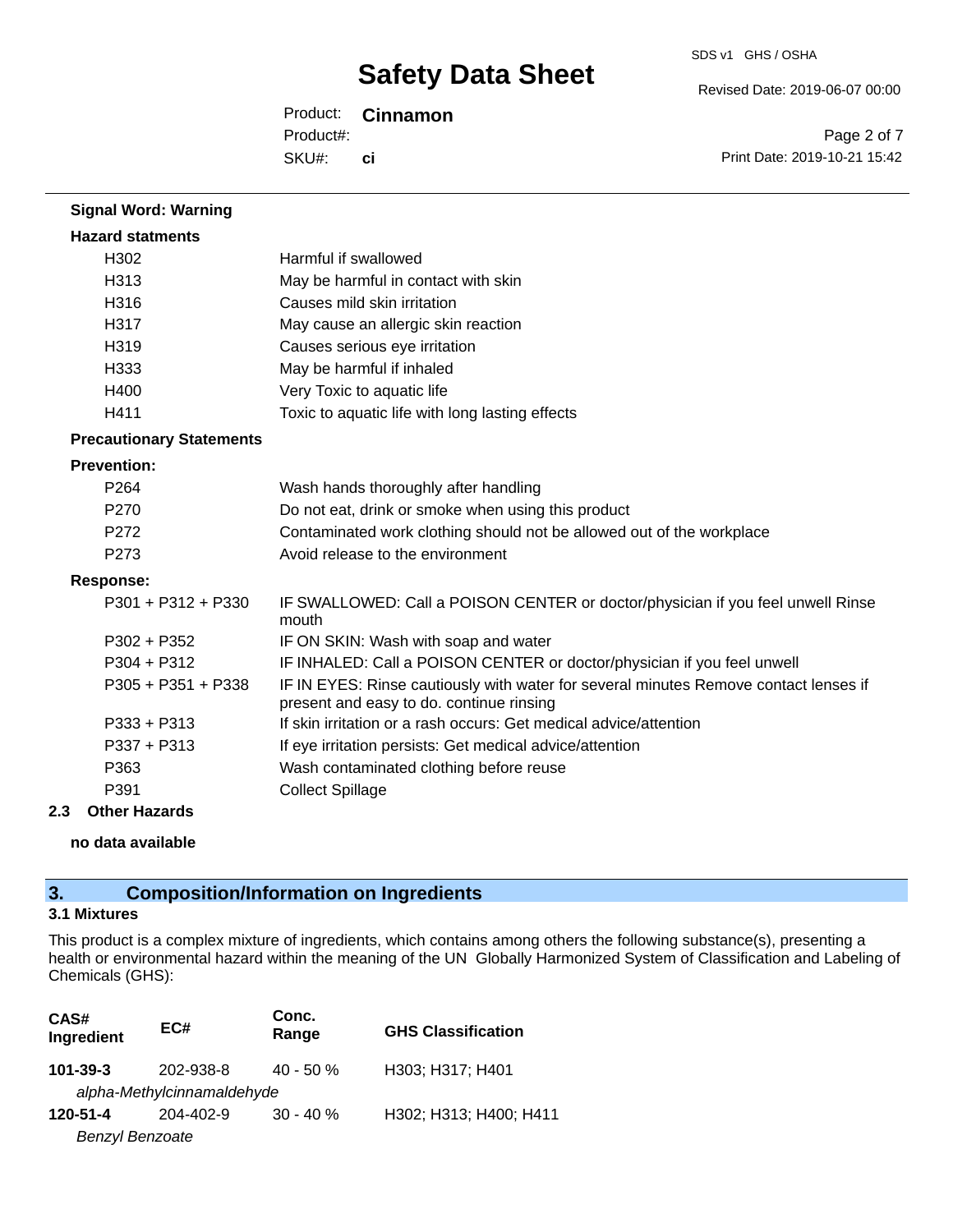Revised Date: 2019-06-07 00:00

Product: **Cinnamon**  Product#:

SKU#: **ci**

Page 3 of 7 Print Date: 2019-10-21 15:42

| CAS#<br>Ingredient                                       | EC#                                         | Conc.<br>Range | <b>GHS Classification</b>    |  |
|----------------------------------------------------------|---------------------------------------------|----------------|------------------------------|--|
| $60-12-8$<br>phenethyl alcohol                           | 200-456-2                                   | $10 - 20 \%$   | H302; H313; H316; H319       |  |
| $97 - 53 - 0$                                            | 202-589-1                                   | $5 - 10 \%$    | H303; H316; H317; H319; H401 |  |
| Eugenol                                                  |                                             |                |                              |  |
| $93 - 16 - 3$                                            | 202-224-6                                   | $2 - 5%$       | H303; H317; H402             |  |
|                                                          | Methyl isoeugenol (Isoeugenyl methyl ether) |                |                              |  |
| 87-44-5                                                  | 201-746-1                                   | $1 - 2 \%$     | H304: H317: H413             |  |
| beta-Caryophyllene                                       |                                             |                |                              |  |
| 118-58-1                                                 | 204-262-9                                   | $1 - 2\%$      | H303; H317; H320; H401; H412 |  |
| <b>Benzyl Salicylate</b>                                 |                                             |                |                              |  |
| See Section 16 for full text of GHS classification codes |                                             |                |                              |  |

See Section 16 for full text of GHS classification codes which where not shown in section 2

Total Hydrocarbon Content (%  $w/w$ ) = 1.76

# **4. First Aid Measures**

#### **4.1 Description of first aid measures**

| Inhalation:                                                     | Remove from exposure site to fresh air and keep at rest.<br>Obtain medical advice.                            |
|-----------------------------------------------------------------|---------------------------------------------------------------------------------------------------------------|
| <b>Eye Exposure:</b>                                            | Flush immediately with water for at least 15 minutes.<br>Contact physician if symptoms persist.               |
| <b>Skin Exposure:</b>                                           | Remove contaminated clothes. Wash thoroughly with water (and soap).<br>Contact physician if symptoms persist. |
| Ingestion:                                                      | Rinse mouth with water and obtain medical advice.                                                             |
| 4.2 Most important symptoms and effects, both acute and delayed |                                                                                                               |
| Symptoms:                                                       | no data available                                                                                             |
| Risks:                                                          | Refer to Section 2.2 "Hazard Statements"                                                                      |
|                                                                 |                                                                                                               |

**4.3 Indication of any immediate medical attention and special treatment needed**

| Treatment: |  |
|------------|--|
|------------|--|

Refer to Section 2.2 "Response"

| 5.<br><b>Fire-Fighting measures</b>                            |                                                   |
|----------------------------------------------------------------|---------------------------------------------------|
| <b>Extinguishing media</b><br>5.1                              |                                                   |
| Suitable:                                                      | Carbon dioxide (CO2), Dry chemical, Foam          |
| Unsuitable                                                     | Do not use a direct water jet on burning material |
| Special hazards arising from the substance or mixture<br>5.2   |                                                   |
| During fire fighting:<br><b>Advice for firefighters</b><br>5.3 | Water may be ineffective                          |
| <b>Further information:</b>                                    | Standard procedure for chemical fires             |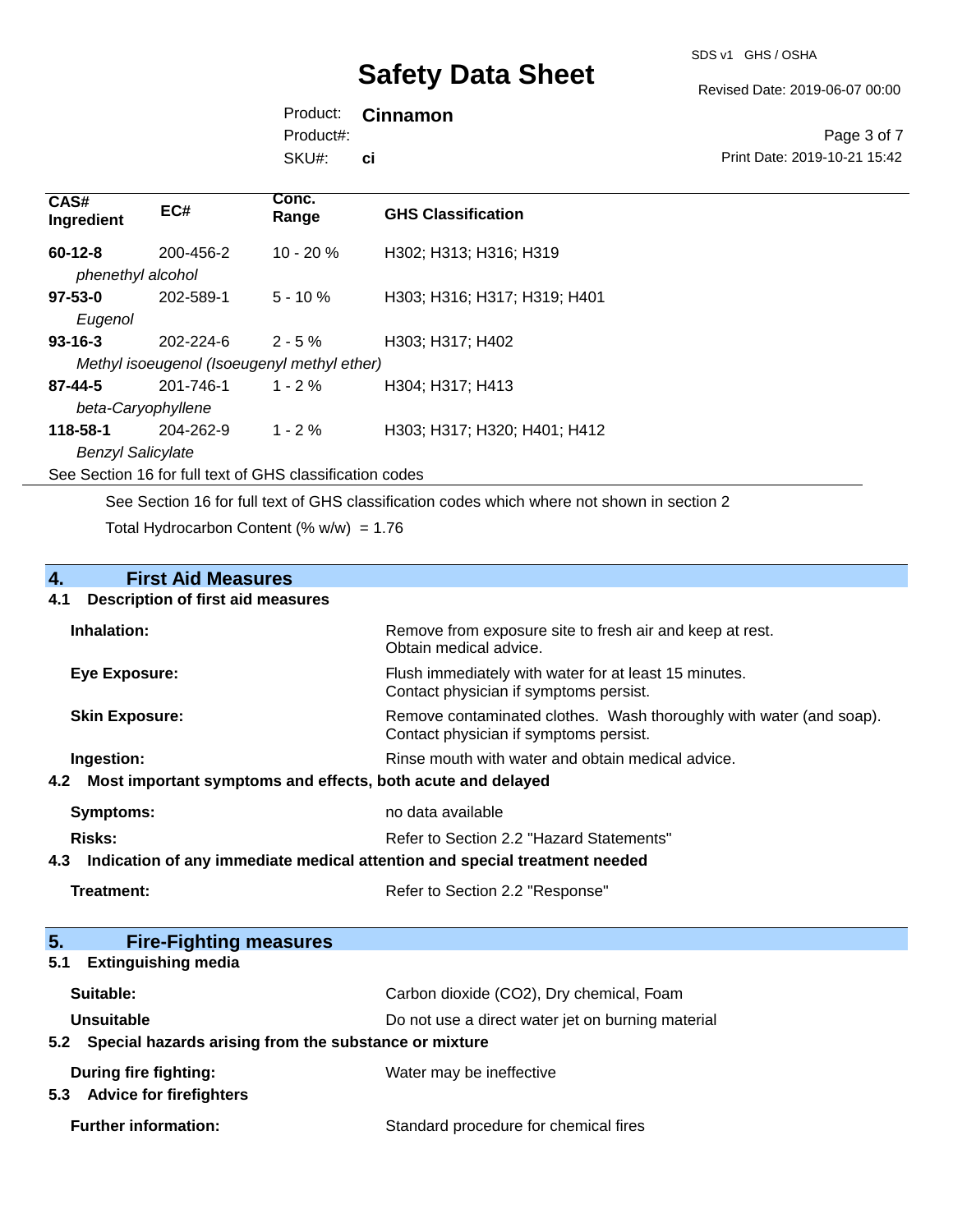Revised Date: 2019-06-07 00:00

Product: **Cinnamon**  SKU#: Product#: **ci**

Page 4 of 7 Print Date: 2019-10-21 15:42

#### **6. Accidental Release Measures**

#### **6.1 Personal precautions, protective equipment and emergency procedures**

Avoid inhalation and contact with skin and eyes. A self-contained breathing apparatus is recommended in case of a major spill.

#### **6.2 Environmental precautions**

Keep away from drains, soil, and surface and groundwater.

#### **6.3 Methods and materials for containment and cleaning up**

Clean up spillage promptly. Remove ignition sources. Provide adequate ventilation. Avoid excessive inhalation of vapors. Gross spillages should be contained by use of sand or inert powder and disposed of according to the local regulations.

#### **6.4 Reference to other sections**

Not Applicable

### **7. Handling and Storage**

#### **7.1 Precautions for safe handling**

Apply according to good manufacturing and industrial hygiene practices with proper ventilation. Do not drink, eat or smoke while handling. Respect good personal hygiene.

#### **7.2 Conditions for safe storage, including any incompatibilities**

Store in a cool, dry and ventilated area away from heat sources and protected from light in tightly closed original container. Avoid uncoated metal container. Keep air contact to a minimum.

#### **7.3 Specific end uses**

No information available

#### **8. Exposure Controls/Personal Protection**

#### **8.1 Control parameters**

| <b>Exposure Limits:</b> |  |  |  | Contains no substances with occupational exposure limit values. |  |
|-------------------------|--|--|--|-----------------------------------------------------------------|--|
|-------------------------|--|--|--|-----------------------------------------------------------------|--|

**Engineering Controls:** Use local exhaust as needed.

#### **8.2 Exposure controls - Personal protective equipment**

| Eye protection:                | Tightly sealed goggles, face shield, or safety glasses with brow guards and side shields, etc.<br>as may be appropriate for the exposure |  |
|--------------------------------|------------------------------------------------------------------------------------------------------------------------------------------|--|
| <b>Respiratory protection:</b> | Avoid excessive inhalation of concentrated vapors. Apply local ventilation where appropriate.                                            |  |
| <b>Skin protection:</b>        | Avoid Skin contact. Use chemically resistant gloves as needed.                                                                           |  |

#### **9. Physical and Chemical Properties**

#### **9.1 Information on basic physical and chemical properties**

| Appearance:            | Liquid                       |
|------------------------|------------------------------|
| Odor:                  | Conforms to Standard         |
| Color:                 | Pale Yellow to Yellow (G2-5) |
| Viscosity:             | Liquid                       |
| <b>Freezing Point:</b> | Not determined               |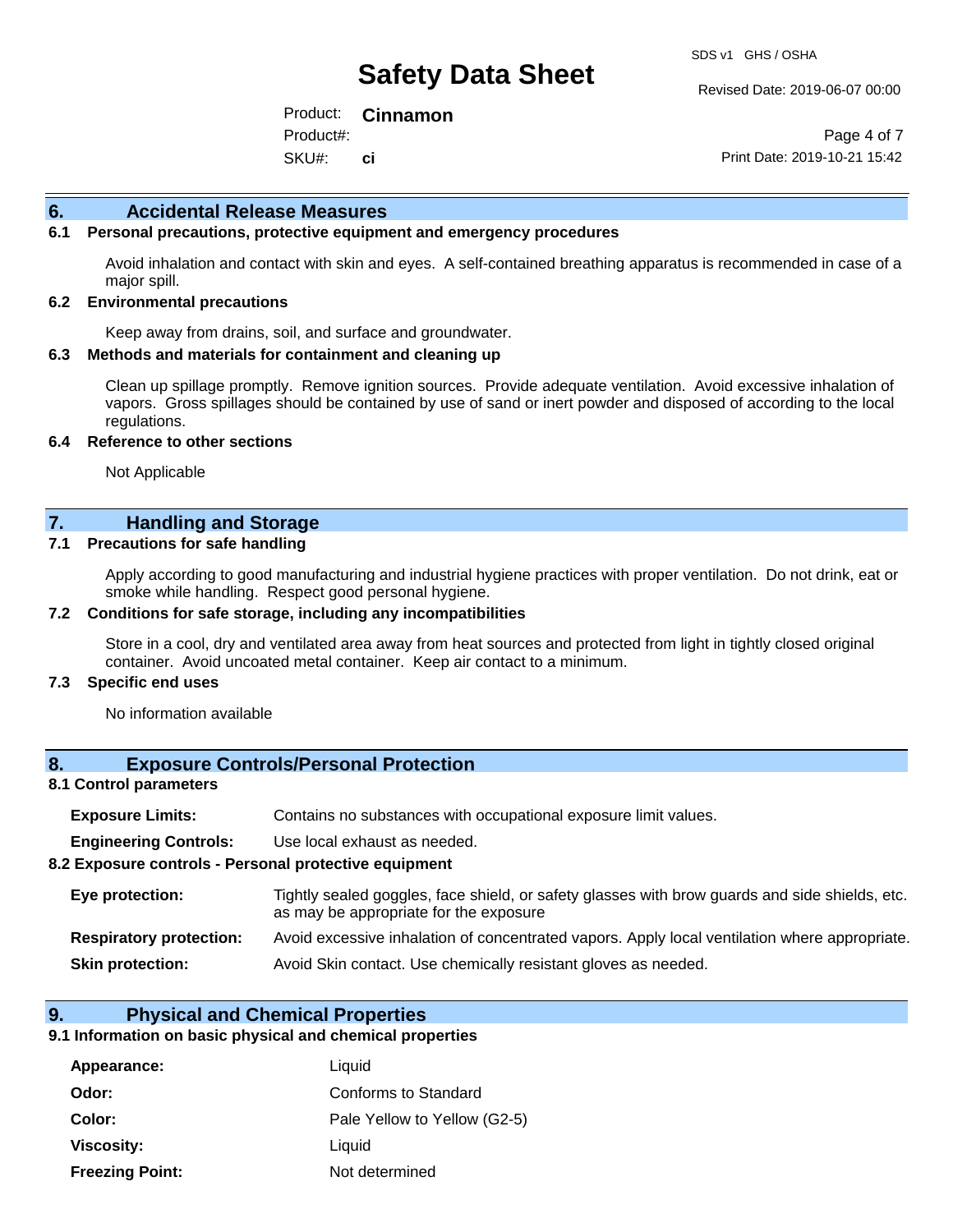Revised Date: 2019-06-07 00:00

Product: **Cinnamon**  SKU#: Product#: **ci**

Page 5 of 7 Print Date: 2019-10-21 15:42

| <b>Boiling Point:</b>        | Not determined     |
|------------------------------|--------------------|
| <b>Melting Point:</b>        | Not determined     |
| <b>Flashpoint (CCCFP):</b>   | $>200$ F (93.33 C) |
| <b>Auto flammability:</b>    | Not determined     |
| <b>Explosive Properties:</b> | None Expected      |
| <b>Oxidizing properties:</b> | None Expected      |
| Vapor Pressure (mmHg@20 C):  | 0.0180             |
| %VOC:                        | 0.02               |
| Specific Gravity @ 25 C:     | 1.0600             |
| Density @ 25 C:              | 1.0570             |
| Refractive Index @ 20 C:     | 1.5710             |
| Soluble in:                  | Oil                |

# **10. Stability and Reactivity**

| <b>10.1 Reactivity</b>                  | None                                               |
|-----------------------------------------|----------------------------------------------------|
| <b>10.2 Chemical stability</b>          | Stable                                             |
| 10.3 Possibility of hazardous reactions | None known                                         |
| <b>10.4 Conditions to avoid</b>         | None known                                         |
| 10.5 Incompatible materials             | Strong oxidizing agents, strong acids, and alkalis |
| 10.6 Hazardous decomposition products   | None known                                         |

# **11. Toxicological Information**

### **11.1 Toxicological Effects**

Acute Toxicity Estimates (ATEs) based on the individual Ingredient Toxicity Data utilizing the "Additivity Formula"

| Acute toxicity - Oral - (Rat) mg/kg                | (LD50: 1907.7293) Harmful if swallowed                   |
|----------------------------------------------------|----------------------------------------------------------|
| Acute toxicity - Dermal - (Rabbit) mg/kg           | (LD50: 2745.1243) May be harmful in contact with skin    |
| Acute toxicity - Inhalation - (Rat) mg/L/4hr       | (LD50: 44.6067) May be harmful if inhaled                |
| <b>Skin corrosion / irritation</b>                 | May be harmful if inhaled                                |
| Serious eye damage / irritation                    | Causes serious eye irritation                            |
| <b>Respiratory sensitization</b>                   | Not classified - the classification criteria are not met |
| <b>Skin sensitization</b>                          | May cause an allergic skin reaction                      |
| <b>Germ cell mutagenicity</b>                      | Not classified - the classification criteria are not met |
| Carcinogenicity                                    | Not classified - the classification criteria are not met |
| <b>Reproductive toxicity</b>                       | Not classified - the classification criteria are not met |
| Specific target organ toxicity - single exposure   | Not classified - the classification criteria are not met |
| Specific target organ toxicity - repeated exposure | Not classified - the classification criteria are not met |
| <b>Aspiration hazard</b>                           | Not classified - the classification criteria are not met |
|                                                    |                                                          |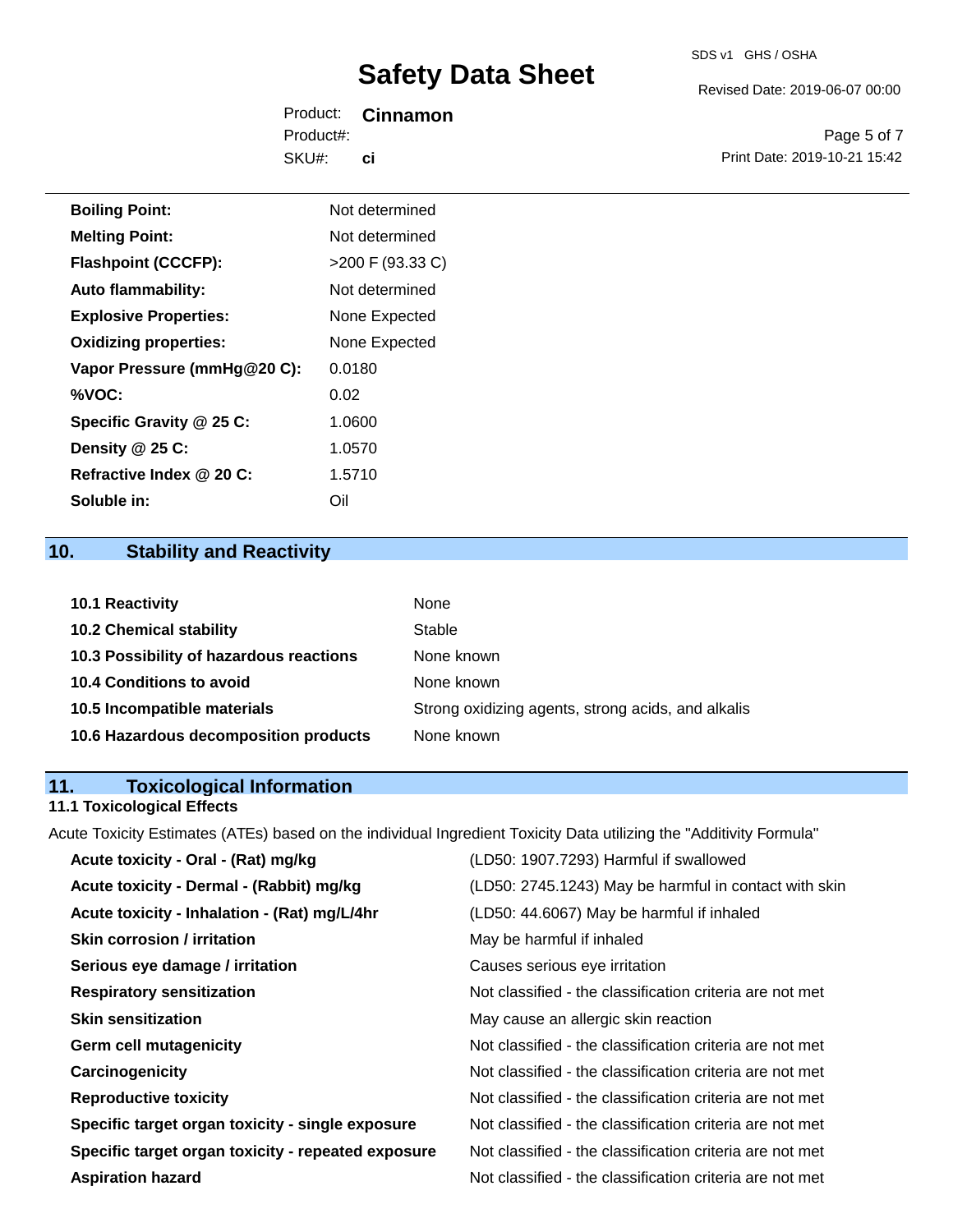Revised Date: 2019-06-07 00:00

Product: **Cinnamon**  SKU#: Product#: **ci**

Page 6 of 7 Print Date: 2019-10-21 15:42

# **12. Ecological Information**

**12.1 Toxicity**

| <b>Acute acquatic toxicity</b>   |                                    | Very Toxic to aquatic life                      |
|----------------------------------|------------------------------------|-------------------------------------------------|
| <b>Chronic acquatic toxicity</b> |                                    | Toxic to aquatic life with long lasting effects |
| <b>Toxicity Data on soil</b>     |                                    | no data available                               |
|                                  | <b>Toxicity on other organisms</b> | no data available                               |
|                                  |                                    |                                                 |
|                                  | 12.2 Persistence and degradability | no data available                               |
|                                  | 12.3 Bioaccumulative potential     | no data available                               |
| 12.4 Mobility in soil            |                                    | no data available                               |
| 12.5 Other adverse effects       |                                    | no data available                               |

**13. Disposal Conditions** 

#### **13.1 Waste treatment methods**

Do not allow product to reach sewage systems. Dispose of in accordance with all local and national regulations. Send to a licensed waste management company.The product should not be allowed to enter drains, water courses or the soil. Do not contaminate ponds, waterways or ditches with chemical or used container.

### **14. Transport Information**

| <b>Marine Pollutant</b>                                       | Yes. Ingredient of greatest environmental impact:<br>120-51-4 : (30 - 40 %) : Benzyl Benzoate |                                     |                   |                 |               |
|---------------------------------------------------------------|-----------------------------------------------------------------------------------------------|-------------------------------------|-------------------|-----------------|---------------|
| <b>Regulator</b>                                              |                                                                                               | <b>Class</b>                        | <b>Pack Group</b> | <b>Sub Risk</b> | UN-nr.        |
| U.S. DOT (Non-Bulk)                                           |                                                                                               | Not Regulated - Not Dangerous Goods |                   |                 |               |
| <b>Chemicals NOI</b>                                          |                                                                                               |                                     |                   |                 |               |
| <b>ADR/RID (International Road/Rail)</b>                      |                                                                                               |                                     |                   |                 |               |
| <b>Environmentally Hazardous</b><br>Substance, Liquid, n.o.s. |                                                                                               | 9                                   | $\mathbf{III}$    |                 | UN3082        |
| <b>IATA (Air Cargo)</b>                                       |                                                                                               |                                     |                   |                 |               |
| <b>Environmentally Hazardous</b><br>Substance, Liquid, n.o.s. |                                                                                               | 9                                   | $\mathbf{III}$    |                 | <b>UN3082</b> |
| <b>IMDG (Sea)</b>                                             |                                                                                               |                                     |                   |                 |               |
| <b>Environmentally Hazardous</b><br>Substance, Liquid, n.o.s. |                                                                                               | 9                                   | Ш                 |                 | UN3082        |

### **15. Regulatory Information**

### **U.S. Federal Regulations**

**40 CFR(EPCRA, SARA, CERCLA and CAA)** This product contains NO components of concern.

**TSCA (Toxic Substance Control Act)** All components of the substance/mixture are listed or exempt

**U.S. State Regulations**